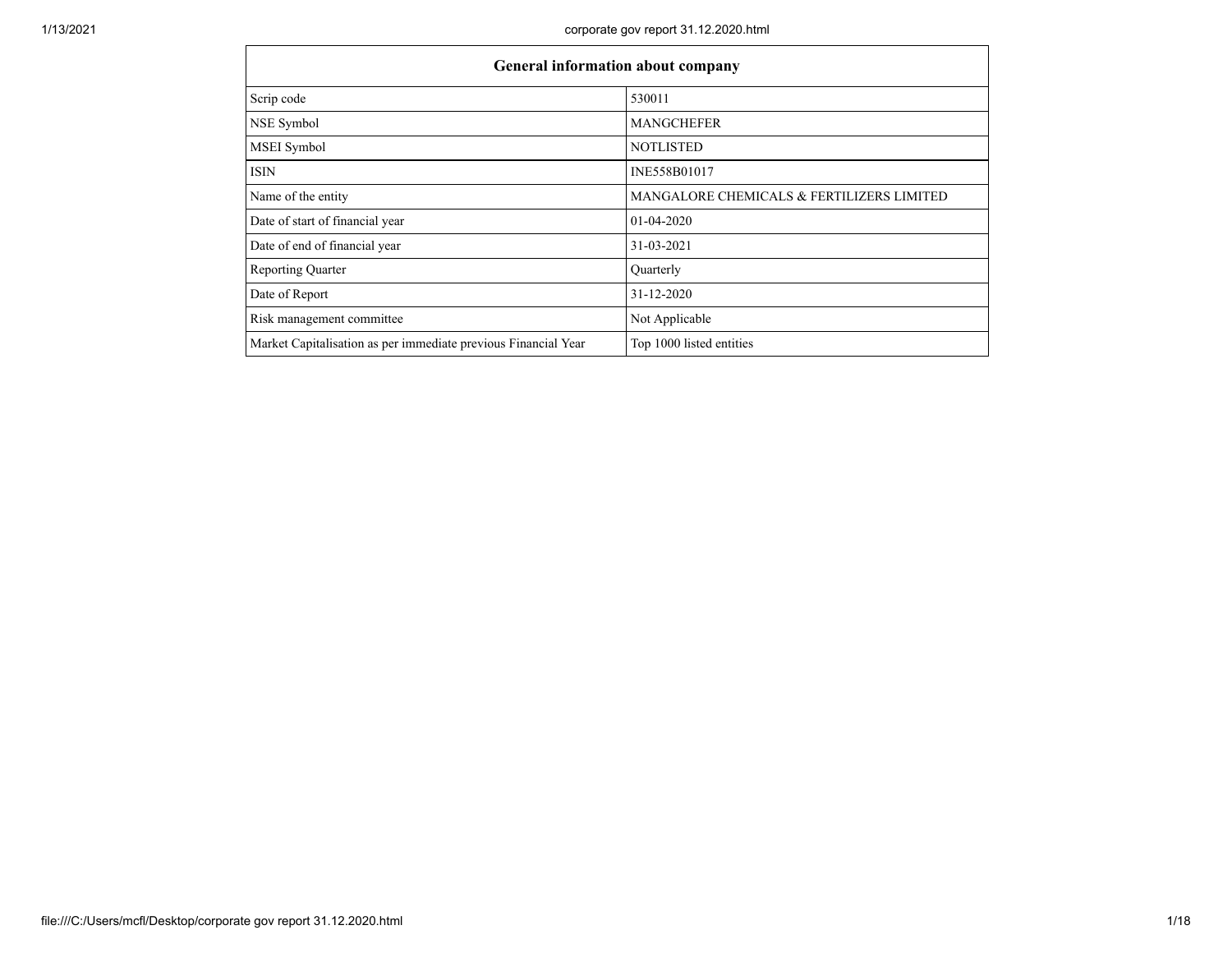|                         | <b>Annexure I</b>                                                                                                                                                                                                                                                                                                                                                                                                                              |                             |                     |          |                                                       |                                       |                         |                                            |                                                                                                                                                |                                                                                                                                                                      |                                                                                                                                                                          |                                                                                                                                                                                                            |                                      |                                         |                |                |                |                |  |  |
|-------------------------|------------------------------------------------------------------------------------------------------------------------------------------------------------------------------------------------------------------------------------------------------------------------------------------------------------------------------------------------------------------------------------------------------------------------------------------------|-----------------------------|---------------------|----------|-------------------------------------------------------|---------------------------------------|-------------------------|--------------------------------------------|------------------------------------------------------------------------------------------------------------------------------------------------|----------------------------------------------------------------------------------------------------------------------------------------------------------------------|--------------------------------------------------------------------------------------------------------------------------------------------------------------------------|------------------------------------------------------------------------------------------------------------------------------------------------------------------------------------------------------------|--------------------------------------|-----------------------------------------|----------------|----------------|----------------|----------------|--|--|
|                         | Annexure I to be submitted by listed entity on quarterly basis                                                                                                                                                                                                                                                                                                                                                                                 |                             |                     |          |                                                       |                                       |                         |                                            |                                                                                                                                                |                                                                                                                                                                      |                                                                                                                                                                          |                                                                                                                                                                                                            |                                      |                                         |                |                |                |                |  |  |
|                         | I. Composition of Board of Directors                                                                                                                                                                                                                                                                                                                                                                                                           |                             |                     |          |                                                       |                                       |                         |                                            |                                                                                                                                                |                                                                                                                                                                      |                                                                                                                                                                          |                                                                                                                                                                                                            |                                      |                                         |                |                |                |                |  |  |
|                         |                                                                                                                                                                                                                                                                                                                                                                                                                                                |                             |                     |          |                                                       |                                       |                         |                                            | Disclosure of notes on composition of board of directors explanatory                                                                           |                                                                                                                                                                      |                                                                                                                                                                          |                                                                                                                                                                                                            |                                      |                                         |                |                |                |                |  |  |
|                         |                                                                                                                                                                                                                                                                                                                                                                                                                                                |                             |                     |          |                                                       |                                       |                         |                                            |                                                                                                                                                |                                                                                                                                                                      | Wether the listed entity has a Regular Chairperson   Yes                                                                                                                 |                                                                                                                                                                                                            |                                      |                                         |                |                |                |                |  |  |
|                         |                                                                                                                                                                                                                                                                                                                                                                                                                                                |                             |                     |          |                                                       |                                       |                         |                                            |                                                                                                                                                |                                                                                                                                                                      | Whether Chairperson is related to MD or CEO No                                                                                                                           |                                                                                                                                                                                                            |                                      |                                         |                |                |                |                |  |  |
| Sr                      | Whether<br>special<br>Title<br>resolution<br>Date of<br><b>Initial Date</b><br>Date<br>(Mr)<br>Category 3<br>passed?<br>passing<br>Date of Re-<br>Name of the<br>Category 2<br>Date of<br>Category 1<br><b>DIN</b><br>PAN<br>of<br>of<br>of directors<br>of directors<br>of directors<br>special<br>appointment<br>Director<br>[Refer Reg.<br>cessation<br>Birth<br>appointment<br>resolution<br>Ms)<br>$17(1A)$ of<br>Listing<br>Regulations] |                             |                     |          |                                                       |                                       |                         | Tenure<br>of<br>director<br>(in<br>months) | No of<br>Directorship<br>in listed<br>entities<br>including<br>this listed<br>entity (Refer<br>Regulation<br>17A of<br>Listing<br>Regulations) | No of<br>Independent<br>Directorship<br>in listed<br>entities<br>including<br>this listed<br>entity<br>(Refer<br>Regulation<br>$17A(1)$ of<br>Listing<br>Regulations | Number of<br>memberships<br>in Audit/<br>Stakeholder<br>Committee(s)<br>including this<br>listed entity<br>(Refer<br>Regulation<br>$26(1)$ of<br>Listing<br>Regulations) | No of post<br>of<br>Chairperson<br>in Audit/<br>Stakeholder<br>Committee<br>held in listed<br>entities<br>including<br>this listed<br>entity (Refer<br>Regulation<br>$26(1)$ of<br>Listing<br>Regulations) | Notes for<br>not<br>providing<br>PAN | Notes 1<br>not<br>providi<br><b>DIN</b> |                |                |                |                |  |  |
| 1                       | Mr                                                                                                                                                                                                                                                                                                                                                                                                                                             | N SURESH<br><b>KRISHNAN</b> | AALPK2725K 00021965 |          | Executive<br>Director                                 | Not<br>Applicable                     | MD                      | $03 -$<br>$06 -$<br>1964                   | NA                                                                                                                                             |                                                                                                                                                                      | 29-09-2015                                                                                                                                                               |                                                                                                                                                                                                            |                                      |                                         | $\overline{2}$ | $\overline{0}$ | 3              | $\overline{0}$ |  |  |
| 2                       | Mr                                                                                                                                                                                                                                                                                                                                                                                                                                             | AKSHAY<br>PODDAR            | AFUPP0096C          | 00008686 | Non-<br>Executive -<br>Non<br>Independent<br>Director | Chairperson<br>related to<br>Promoter |                         | $20 -$<br>$07 -$<br>1976                   | <b>NA</b>                                                                                                                                      |                                                                                                                                                                      | 29-09-2015                                                                                                                                                               |                                                                                                                                                                                                            |                                      |                                         | 6              | $\overline{0}$ | 3              |                |  |  |
| $\overline{\mathbf{3}}$ | Mr                                                                                                                                                                                                                                                                                                                                                                                                                                             | DА<br>PRASANNA              | AAGPP4040F          | 00253371 | Non-<br>Executive -<br>Independent<br>Director        | Not<br>Applicable                     | Shareholder<br>Director | $03 -$<br>$10-$<br>1948                    | <b>NA</b>                                                                                                                                      |                                                                                                                                                                      | 06-05-2016                                                                                                                                                               | 06-05-2016                                                                                                                                                                                                 |                                      | 56                                      |                |                | $\overline{2}$ |                |  |  |
| $\overline{4}$          | Mr                                                                                                                                                                                                                                                                                                                                                                                                                                             | PRABHAKAR<br><b>RAO</b>     | AALPR0847D 00898513 |          | Executive<br>Director                                 | Not<br>Applicable                     |                         | $02 -$<br>$07 -$<br>1955                   | NA                                                                                                                                             |                                                                                                                                                                      | 01-08-2017                                                                                                                                                               | 01-08-2020                                                                                                                                                                                                 |                                      |                                         |                | $\overline{0}$ | $\Omega$       | $\Omega$       |  |  |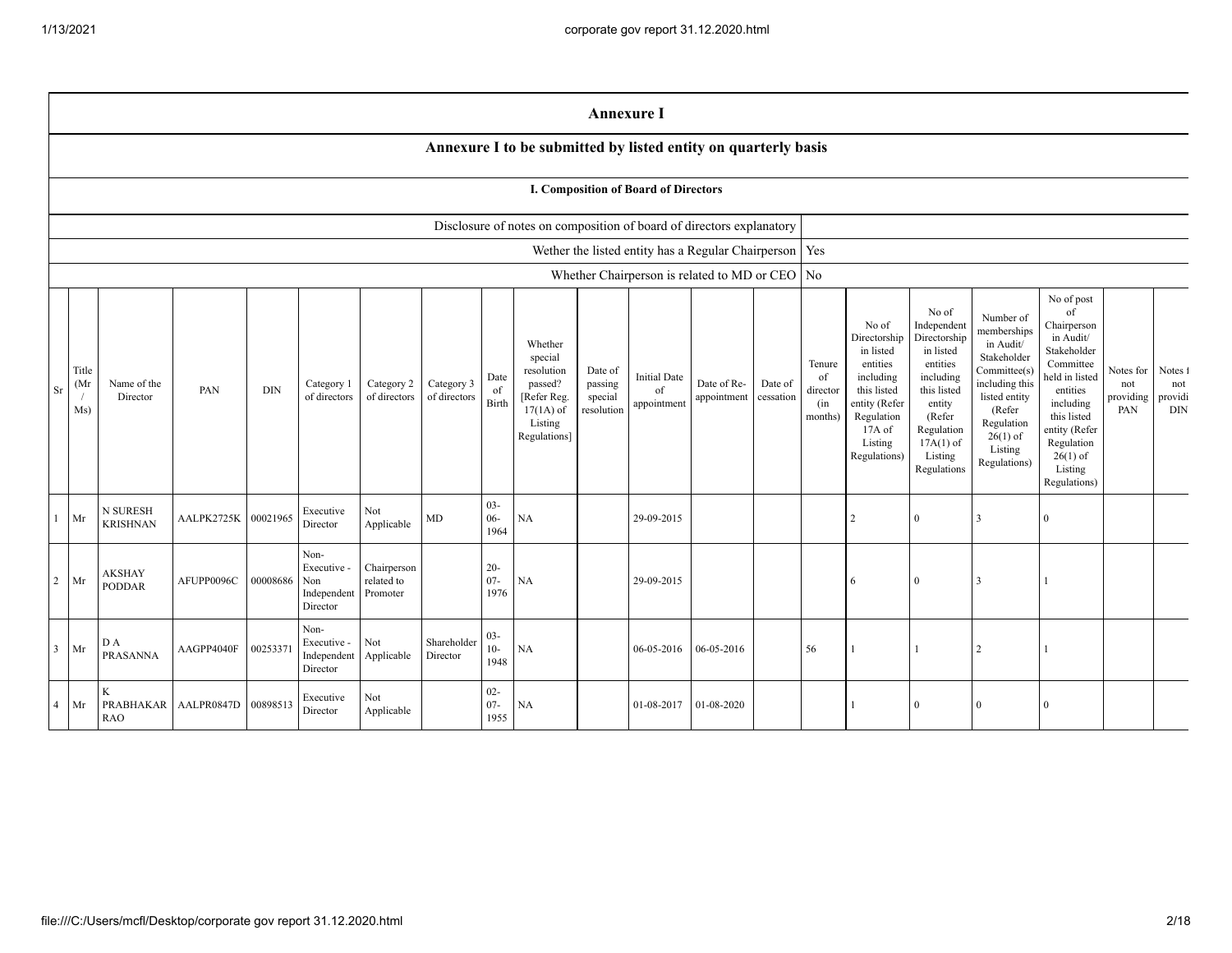## **I. Composition of Board of Directors**

|    |                     |                                     |            |            |                                                |                               |                            |                          | Disclosure of notes on composition of board of directors explanatory                                 |                                             |                                          |                            |                      |                                            |                                                                                                                                                |                                                                                                                                                                      |                                                                                                                                                                          |                                                                                                                                         |
|----|---------------------|-------------------------------------|------------|------------|------------------------------------------------|-------------------------------|----------------------------|--------------------------|------------------------------------------------------------------------------------------------------|---------------------------------------------|------------------------------------------|----------------------------|----------------------|--------------------------------------------|------------------------------------------------------------------------------------------------------------------------------------------------|----------------------------------------------------------------------------------------------------------------------------------------------------------------------|--------------------------------------------------------------------------------------------------------------------------------------------------------------------------|-----------------------------------------------------------------------------------------------------------------------------------------|
|    |                     |                                     |            |            |                                                |                               |                            |                          | Wether the listed entity has a Regular Chairperson                                                   |                                             |                                          |                            |                      |                                            |                                                                                                                                                |                                                                                                                                                                      |                                                                                                                                                                          |                                                                                                                                         |
| Sr | Title<br>(Mr<br>Ms) | Name of the<br>Director             | PAN        | <b>DIN</b> | Category 1<br>of directors                     | Category 2<br>of<br>directors | Category 3<br>of directors | Date<br>0t<br>Birth      | Whether<br>special<br>resolution<br>passed?<br>[Refer Reg.<br>$17(1A)$ of<br>Listing<br>Regulations] | Date of<br>passing<br>special<br>resolution | <b>Initial Date</b><br>of<br>appointment | Date of Re-<br>appointment | Date of<br>cessation | Tenure<br>of<br>director<br>(in<br>months) | No of<br>Directorship<br>in listed<br>entities<br>including<br>this listed<br>entity (Refer<br>Regulation<br>17A of<br>Listing<br>Regulations) | No of<br>Independent<br>Directorship<br>in listed<br>entities<br>including<br>this listed<br>entity<br>(Refer<br>Regulation<br>$17A(1)$ of<br>Listing<br>Regulations | Number of<br>memberships<br>in Audit/<br>Stakeholder<br>Committee(s)<br>including this<br>listed entity<br>(Refer<br>Regulation<br>$26(1)$ of<br>Listing<br>Regulations) | No of<br>$\Omega$<br>Chair<br>in A<br>Stakel<br>Comr<br>held in<br>enti<br>inclu<br>this 1<br>entity<br>Regu<br>26(1)<br>List<br>Regula |
| 5  | Mrs                 | <b>RITA</b><br><b>MENON</b>         | AGBPM3708N | 00064714   | Non-<br>Executive -<br>Independent<br>Director | Not<br>Applicable             | Shareholder<br>Director    | $25 -$<br>$12 -$<br>1951 | <b>NA</b>                                                                                            |                                             | 29-07-2017                               | 29-07-2020                 |                      | 41                                         |                                                                                                                                                |                                                                                                                                                                      |                                                                                                                                                                          |                                                                                                                                         |
| 6  | Mr                  | <b>DIPANKAR</b><br><b>CHATTERJI</b> | ACLPC0912G | 00031256   | Non-<br>Executive -<br>Independent<br>Director | Not<br>Applicable             | Shareholder<br>Director    | $23 -$<br>$08 -$<br>1948 | NA                                                                                                   |                                             | 14-05-2019                               | 14-05-2019                 |                      | 20                                         | 6                                                                                                                                              |                                                                                                                                                                      |                                                                                                                                                                          |                                                                                                                                         |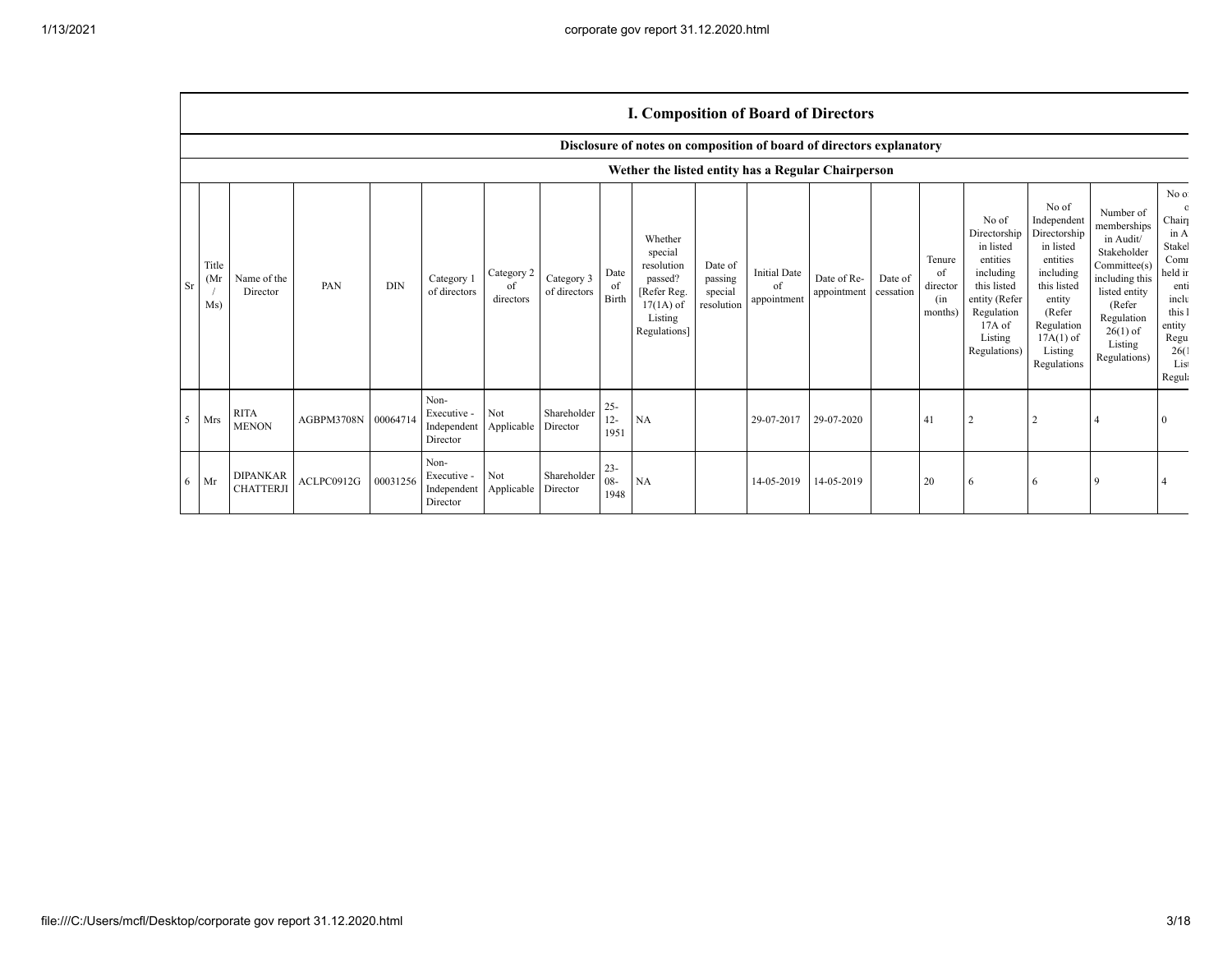|                | <b>Audit Committee Details</b>                                                                                                                                                    |                                     |                                         |             |                  |  |  |  |  |  |  |  |
|----------------|-----------------------------------------------------------------------------------------------------------------------------------------------------------------------------------|-------------------------------------|-----------------------------------------|-------------|------------------|--|--|--|--|--|--|--|
|                | Whether the Audit Committee has a Regular Chairperson<br>Yes                                                                                                                      |                                     |                                         |             |                  |  |  |  |  |  |  |  |
| <b>Sr</b>      | Name of Committee<br><b>DIN</b><br>Category 2 of<br>Date of<br>Date of<br>Category 1 of directors<br>Remarks<br>directors<br>Cessation<br>Appointment<br><b>Number</b><br>members |                                     |                                         |             |                  |  |  |  |  |  |  |  |
|                | 00031256                                                                                                                                                                          | <b>DIPANKAR</b><br><b>CHATTERJI</b> | Non-Executive - Independent<br>Director | Chairperson | 14-05-2019       |  |  |  |  |  |  |  |
| $\overline{c}$ | 00064714                                                                                                                                                                          | <b>RITA MENON</b>                   | Non-Executive - Independent<br>Director | Member      | 14-05-2019       |  |  |  |  |  |  |  |
| 3              | 00253371                                                                                                                                                                          | <b>DA PRASANNA</b>                  | Non-Executive - Independent<br>Director | Member      | $06 - 05 - 2016$ |  |  |  |  |  |  |  |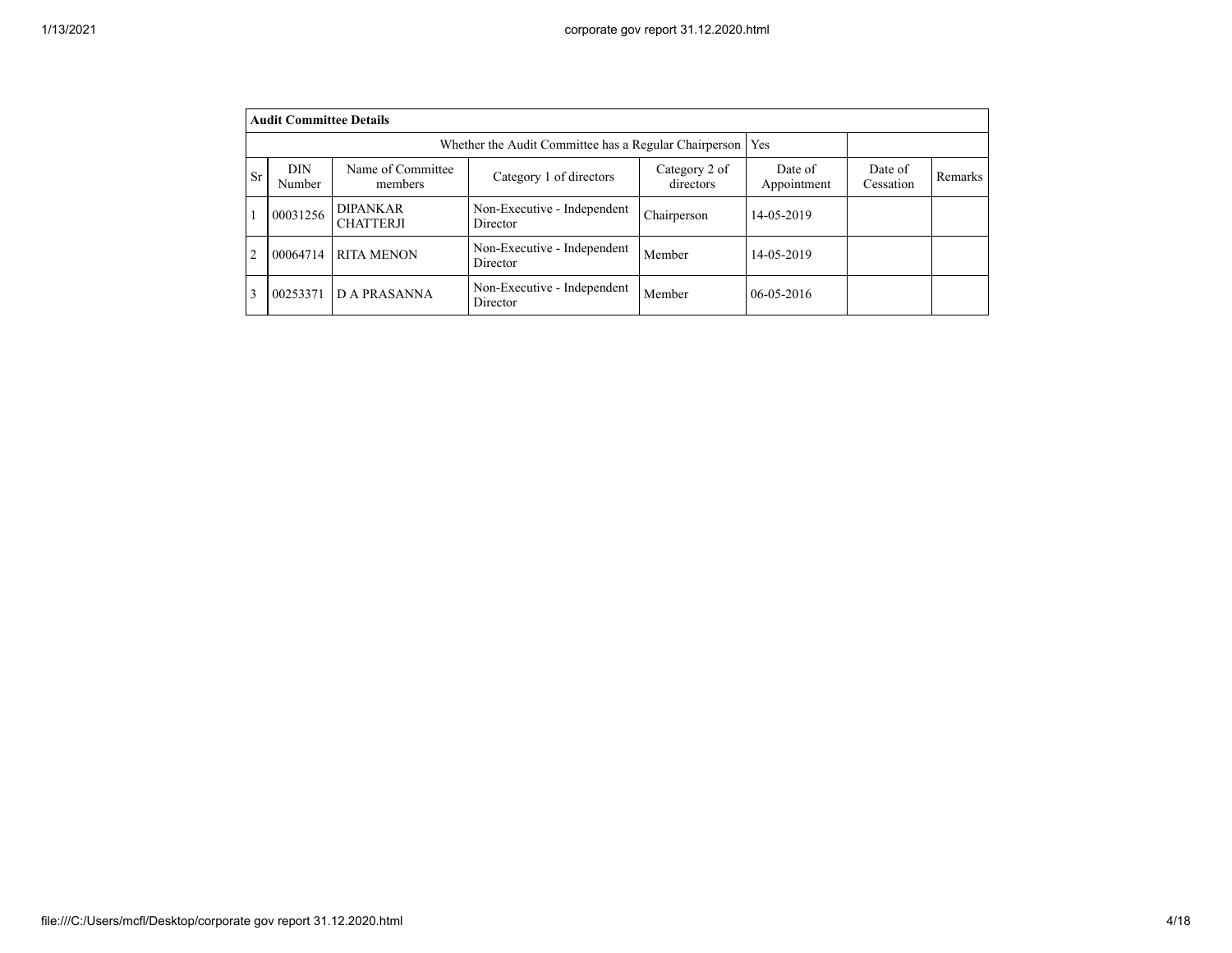|           | Nomination and remuneration committee                                       |                                     |                                                    |             |                  |  |  |  |  |  |  |  |
|-----------|-----------------------------------------------------------------------------|-------------------------------------|----------------------------------------------------|-------------|------------------|--|--|--|--|--|--|--|
|           | Whether the Nomination and remuneration committee has a Regular Chairperson |                                     |                                                    |             |                  |  |  |  |  |  |  |  |
| <b>Sr</b> | <b>DIN</b><br>Number                                                        | Date of<br>Cessation                | Remarks                                            |             |                  |  |  |  |  |  |  |  |
|           |                                                                             | 00253371 D A PRASANNA               | Non-Executive - Independent<br>Director            | Chairperson | $06 - 05 - 2016$ |  |  |  |  |  |  |  |
| 2         | 00031256                                                                    | <b>DIPANKAR</b><br><b>CHATTERJI</b> | Non-Executive - Independent<br>Director            | Member      | 14-05-2019       |  |  |  |  |  |  |  |
| 3         |                                                                             | 00008686 AKSHAY PODDAR              | Non-Executive - Non<br><b>Independent Director</b> | Member      | 29-09-2020       |  |  |  |  |  |  |  |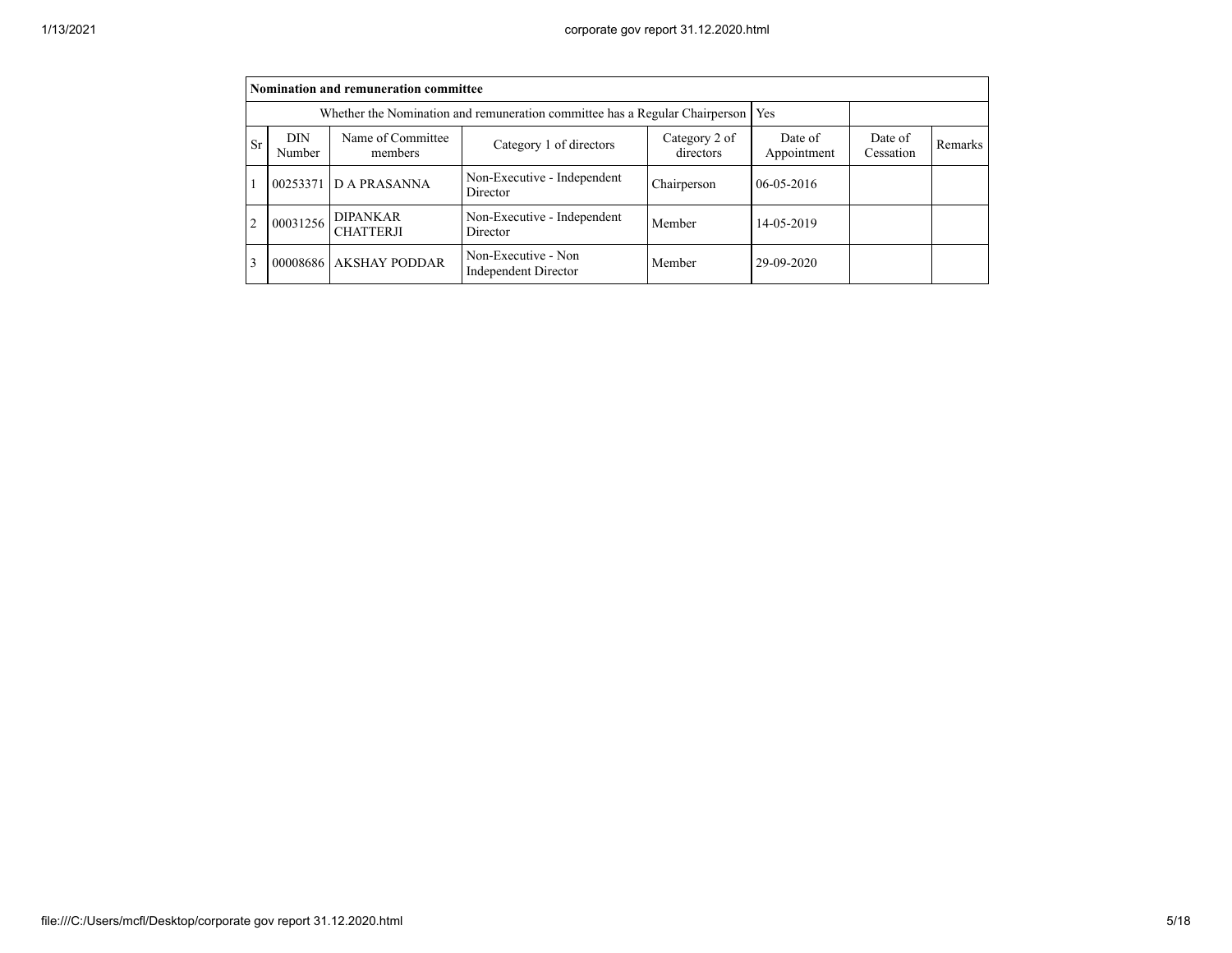|                | <b>Stakeholders Relationship Committee</b> |                                                                           |                                         |                        |                              |         |  |  |  |  |  |  |
|----------------|--------------------------------------------|---------------------------------------------------------------------------|-----------------------------------------|------------------------|------------------------------|---------|--|--|--|--|--|--|
|                |                                            | Whether the Stakeholders Relationship Committee has a Regular Chairperson | Yes                                     |                        |                              |         |  |  |  |  |  |  |
| Sr             | DIN<br>Number                              | Name of Committee<br>members                                              | Category 2 of<br>directors              | Date of<br>Appointment | Date of<br>Cessation         | Remarks |  |  |  |  |  |  |
|                | 00253371                                   | D A PRASANNA                                                              | $06 - 05 - 2016$                        |                        | Textual<br>Information $(1)$ |         |  |  |  |  |  |  |
| $\overline{2}$ |                                            | 00064714 RITA MENON                                                       | Non-Executive - Independent<br>Director | Member                 | 14-05-2019                   |         |  |  |  |  |  |  |
| 3              | 00031256                                   | <b>DIPANKAR</b><br><b>CHATTERJI</b>                                       | Member                                  | 14-05-2019             |                              |         |  |  |  |  |  |  |
| 4              | 00021965                                   | N SURESH<br><b>KRISHNAN</b>                                               | 19-10-2015                              |                        |                              |         |  |  |  |  |  |  |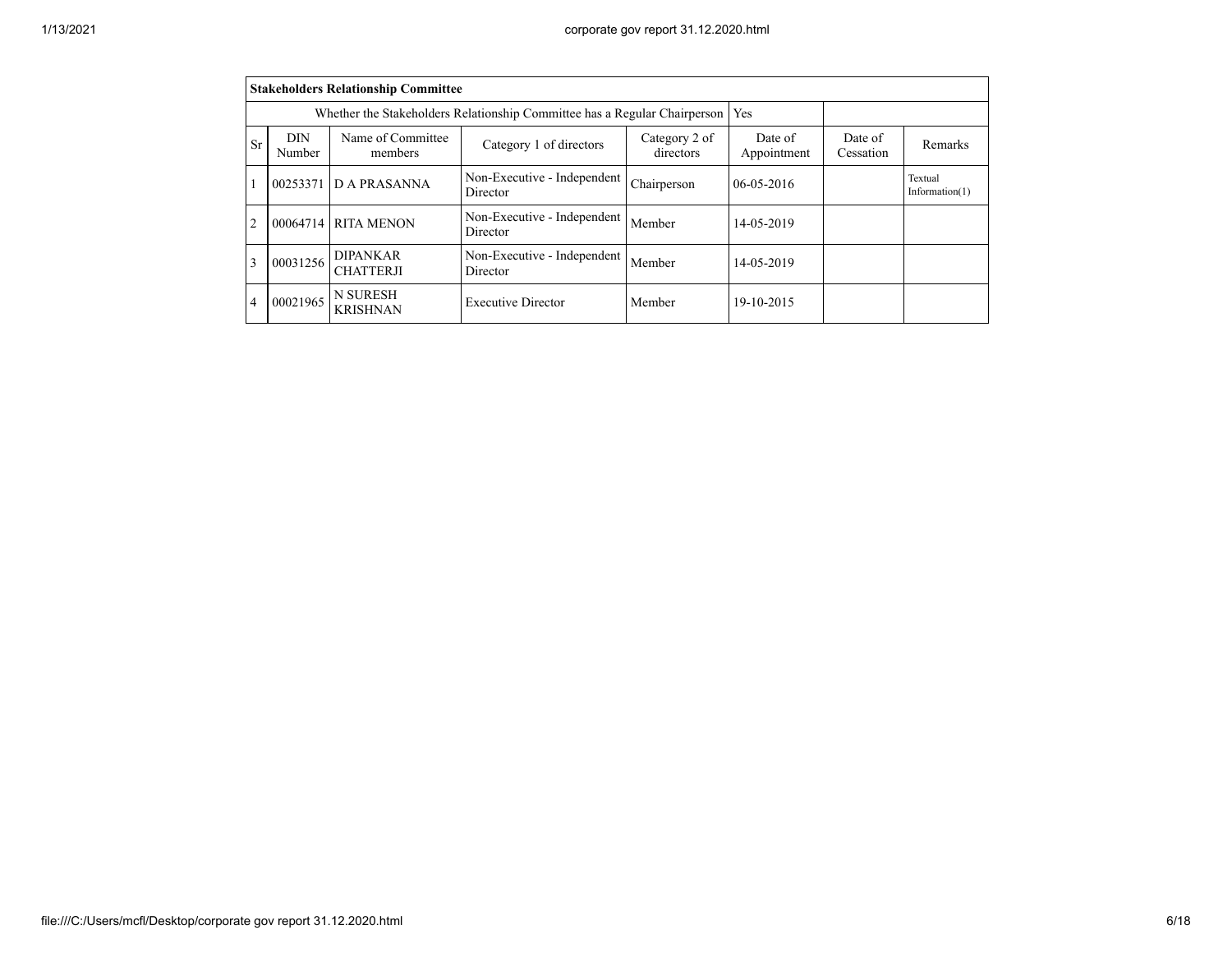|                           | <b>Sr Text Block</b>                                                                                                           |
|---------------------------|--------------------------------------------------------------------------------------------------------------------------------|
| Textual Information $(1)$ | Mr. D.A.Prasanna was appointed as a member of the committee on 06.05.2016 and designated as a<br>Chairperson w.e.f. 14.05.2019 |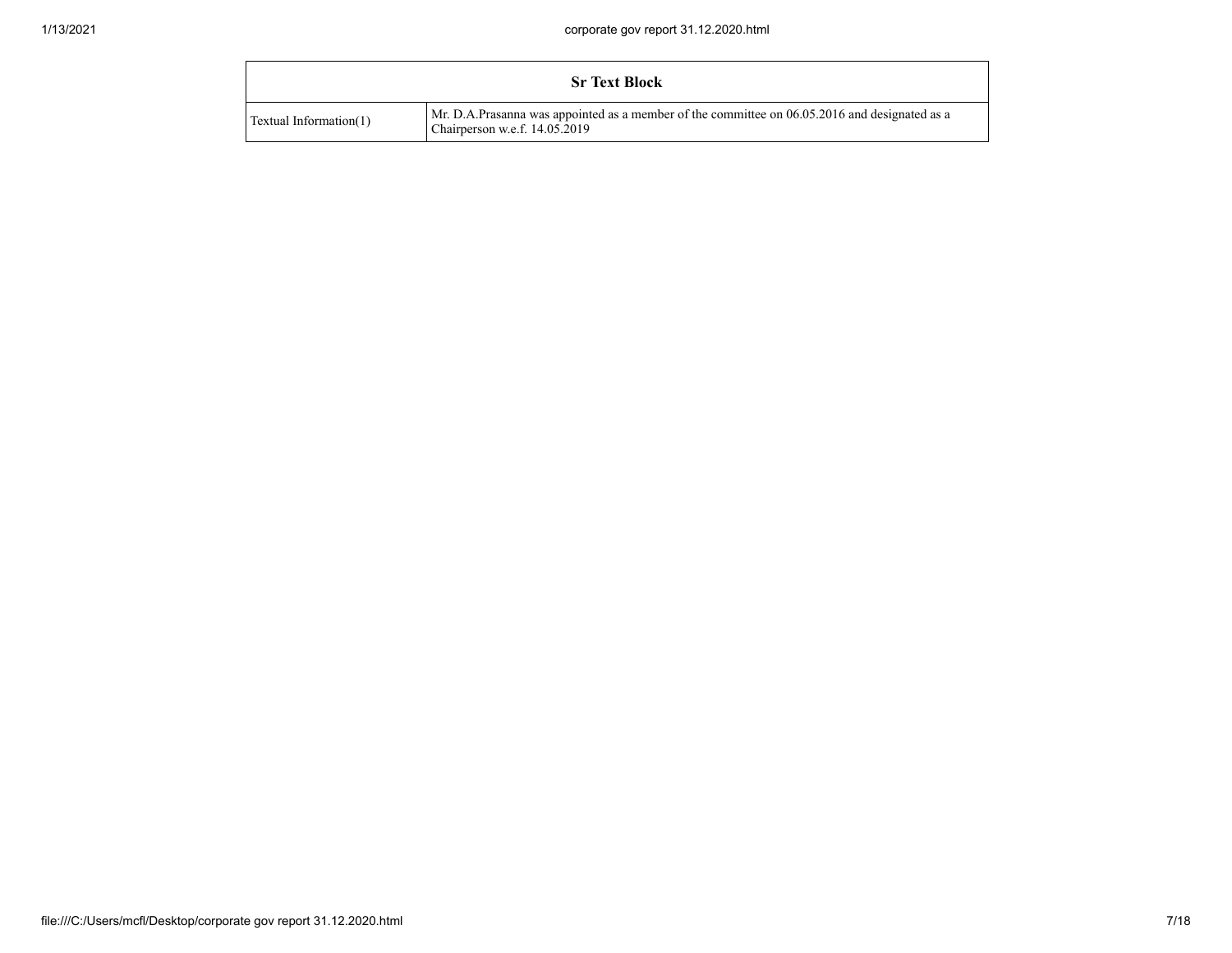| <b>Risk Management Committee</b>                                |               |                              |                            |                            |                        |                      |         |  |  |  |  |
|-----------------------------------------------------------------|---------------|------------------------------|----------------------------|----------------------------|------------------------|----------------------|---------|--|--|--|--|
| Whether the Risk Management Committee has a Regular Chairperson |               |                              |                            |                            |                        |                      |         |  |  |  |  |
| -Sr                                                             | DIN<br>Number | Name of Committee<br>members | Category 1 of<br>directors | Category 2 of<br>directors | Date of<br>Appointment | Date of<br>Cessation | Remarks |  |  |  |  |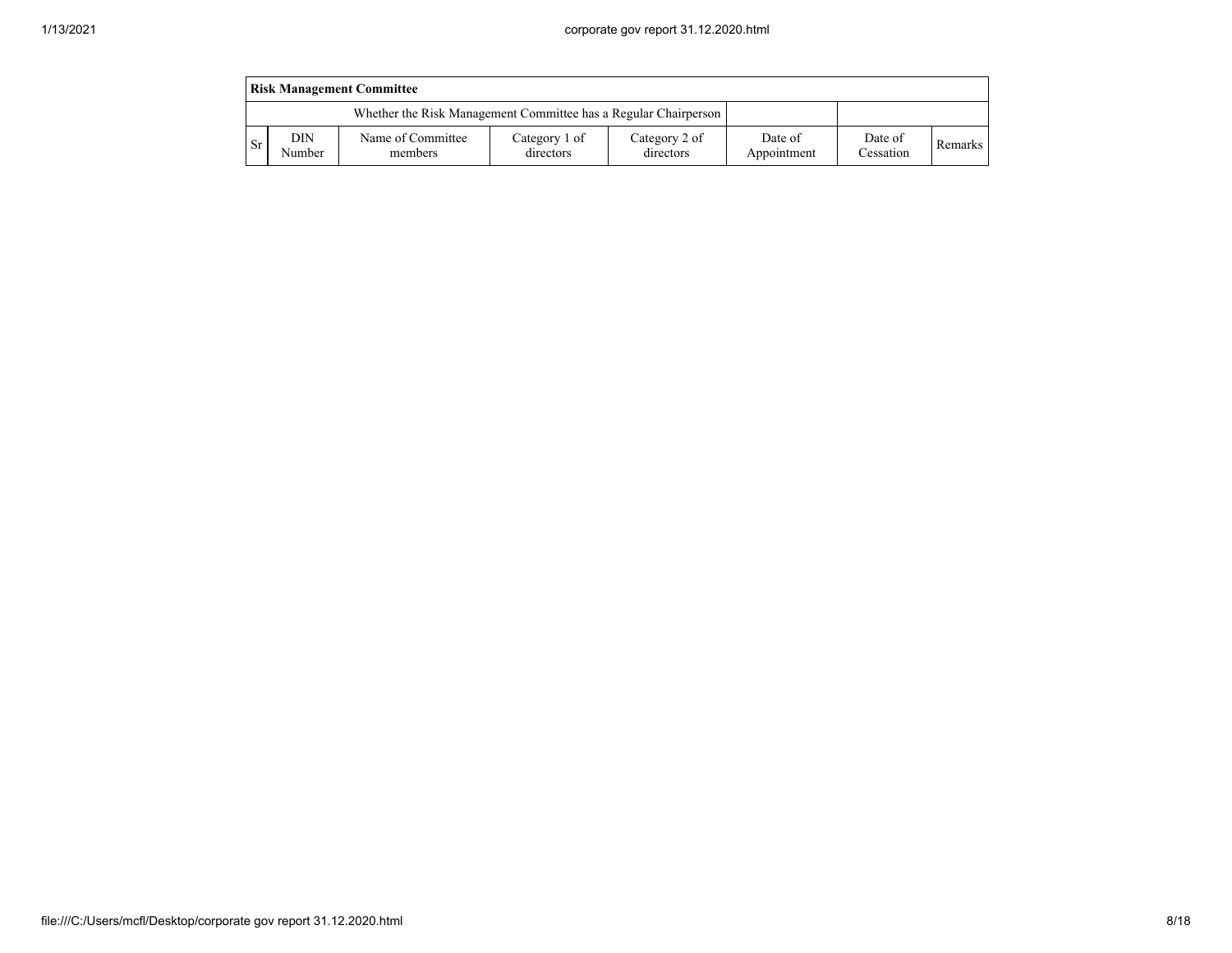|                | <b>Corporate Social Responsibility Committee</b>                                           |                                                                                 |                                         |                        |                              |         |  |  |  |  |  |  |
|----------------|--------------------------------------------------------------------------------------------|---------------------------------------------------------------------------------|-----------------------------------------|------------------------|------------------------------|---------|--|--|--|--|--|--|
|                |                                                                                            | Whether the Corporate Social Responsibility Committee has a Regular Chairperson | Yes                                     |                        |                              |         |  |  |  |  |  |  |
| Sr             | DIN<br>Number                                                                              | Name of Committee<br>members                                                    | Category 2 of<br>directors              | Date of<br>Appointment | Date of<br>Cessation         | Remarks |  |  |  |  |  |  |
|                |                                                                                            | 00064714 RITA MENON                                                             | 29-07-2017                              |                        | Textual<br>Information $(1)$ |         |  |  |  |  |  |  |
| $\overline{2}$ | 00253371                                                                                   | <b>D A PRASANNA</b>                                                             | Non-Executive - Independent<br>Director | Member                 | $06 - 05 - 2016$             |         |  |  |  |  |  |  |
| 3              | 00021965                                                                                   | N SURESH<br><b>KRISHNAN</b>                                                     | Member                                  | 14-05-2019             |                              |         |  |  |  |  |  |  |
| 4              | K PRABHAKAR<br>00898513<br><b>Executive Director</b><br>Member<br>29-07-2017<br><b>RAO</b> |                                                                                 |                                         |                        |                              |         |  |  |  |  |  |  |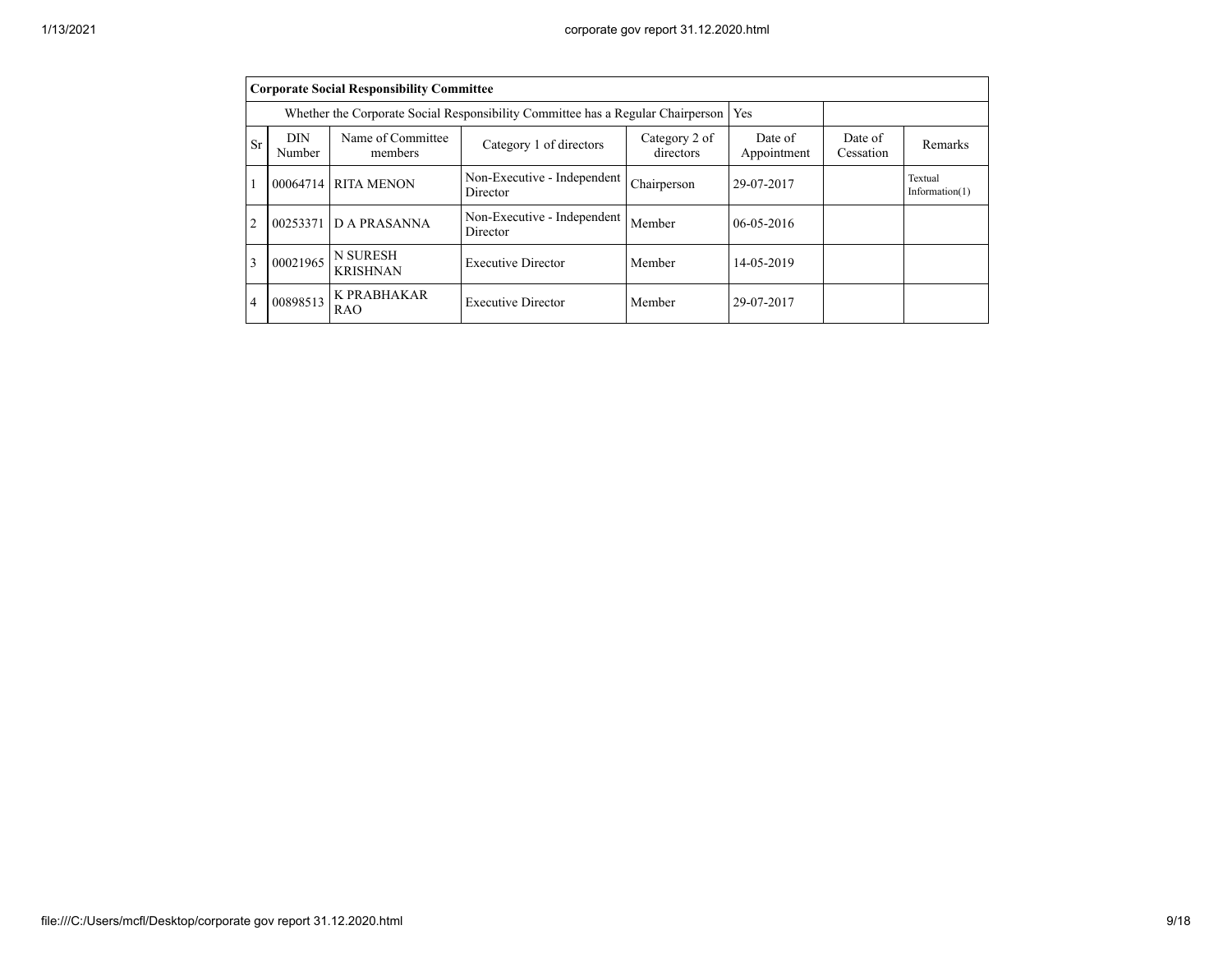|                        | <b>Sr Text Block</b>                                                                                                          |
|------------------------|-------------------------------------------------------------------------------------------------------------------------------|
| Textual Information(1) | Mrs. Rita Menon was appointed as a member of the committee on 29.07.2017 and designated as a<br>Chairperson w.e.f. 14.05.2019 |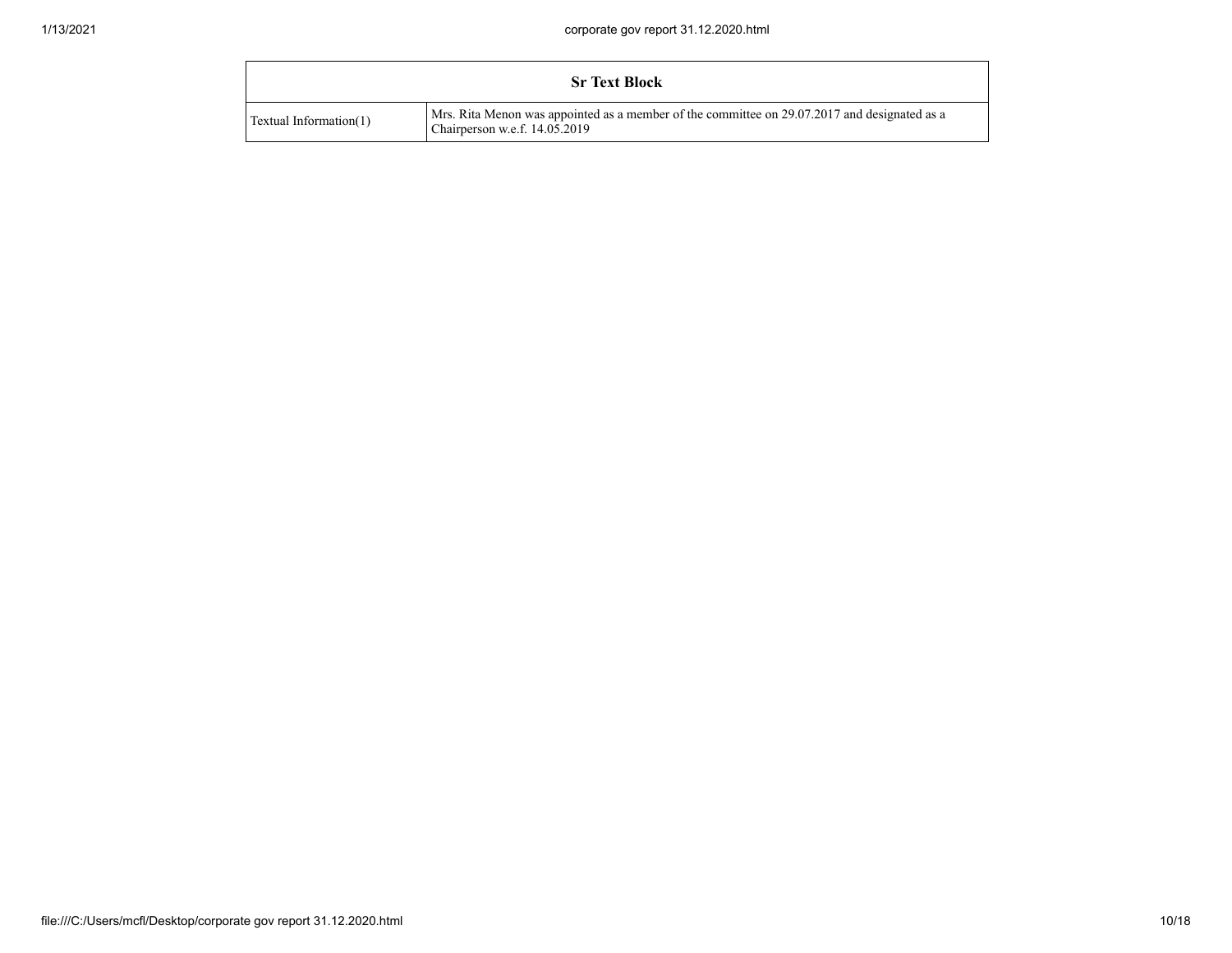| <b>Other Committee</b> |                                                                                                                                     |  |  |
|------------------------|-------------------------------------------------------------------------------------------------------------------------------------|--|--|
|                        | Sr   DIN Number   Name of Committee members   Name of other committee   Category 1 of directors   Category 2 of directors   Remarks |  |  |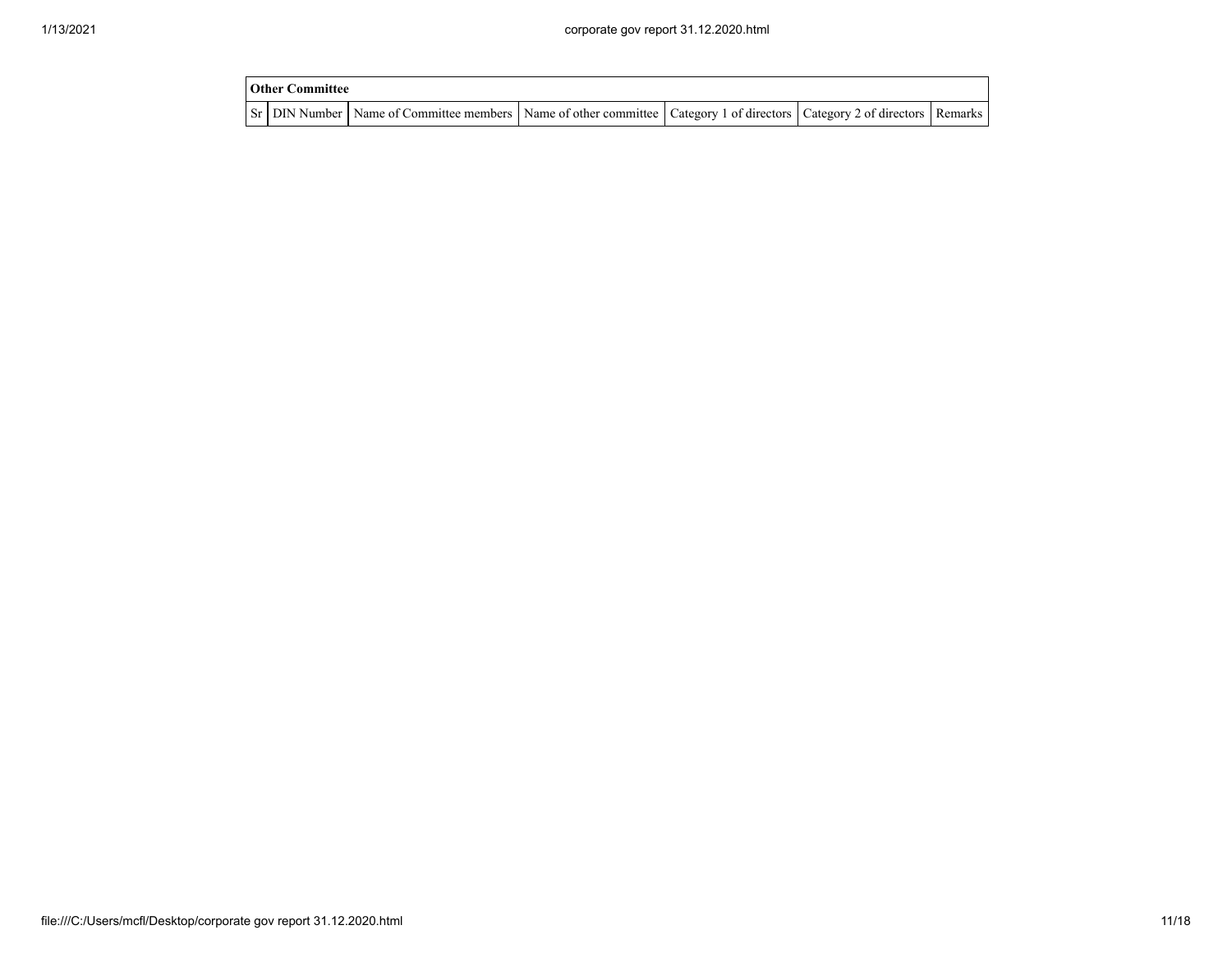|                                                                     | <b>Annexure 1</b>                                             |                                                             |                                                                   |                                       |                                                     |                                    |                                                           |  |  |  |  |  |
|---------------------------------------------------------------------|---------------------------------------------------------------|-------------------------------------------------------------|-------------------------------------------------------------------|---------------------------------------|-----------------------------------------------------|------------------------------------|-----------------------------------------------------------|--|--|--|--|--|
|                                                                     | <b>Annexure 1</b>                                             |                                                             |                                                                   |                                       |                                                     |                                    |                                                           |  |  |  |  |  |
|                                                                     | <b>III. Meeting of Board of Directors</b>                     |                                                             |                                                                   |                                       |                                                     |                                    |                                                           |  |  |  |  |  |
| Disclosure of notes on meeting of board of<br>directors explanatory |                                                               |                                                             |                                                                   |                                       |                                                     |                                    |                                                           |  |  |  |  |  |
| <b>Sr</b>                                                           | $Date(s)$ of meeting<br>$(if any)$ in the<br>previous quarter | Date(s) of<br>meeting (if any)<br>in the current<br>quarter | Maximum gap between<br>any two consecutive (in<br>number of days) | Notes for<br>not<br>providing<br>Date | Whether<br>requirement of<br>Quorum met<br>(Yes/No) | Number of<br>Directors<br>present* | No. of Independent<br>Directors attending<br>the meeting* |  |  |  |  |  |
|                                                                     | 06-08-2020                                                    |                                                             |                                                                   |                                       | Yes                                                 | 8                                  |                                                           |  |  |  |  |  |
| $\overline{2}$                                                      | 15-09-2020                                                    |                                                             | 39                                                                |                                       | Yes                                                 | $\mathbf{r}$                       | 4                                                         |  |  |  |  |  |
| 3                                                                   |                                                               | 03-11-2020                                                  | 48                                                                |                                       | Yes                                                 | 6                                  |                                                           |  |  |  |  |  |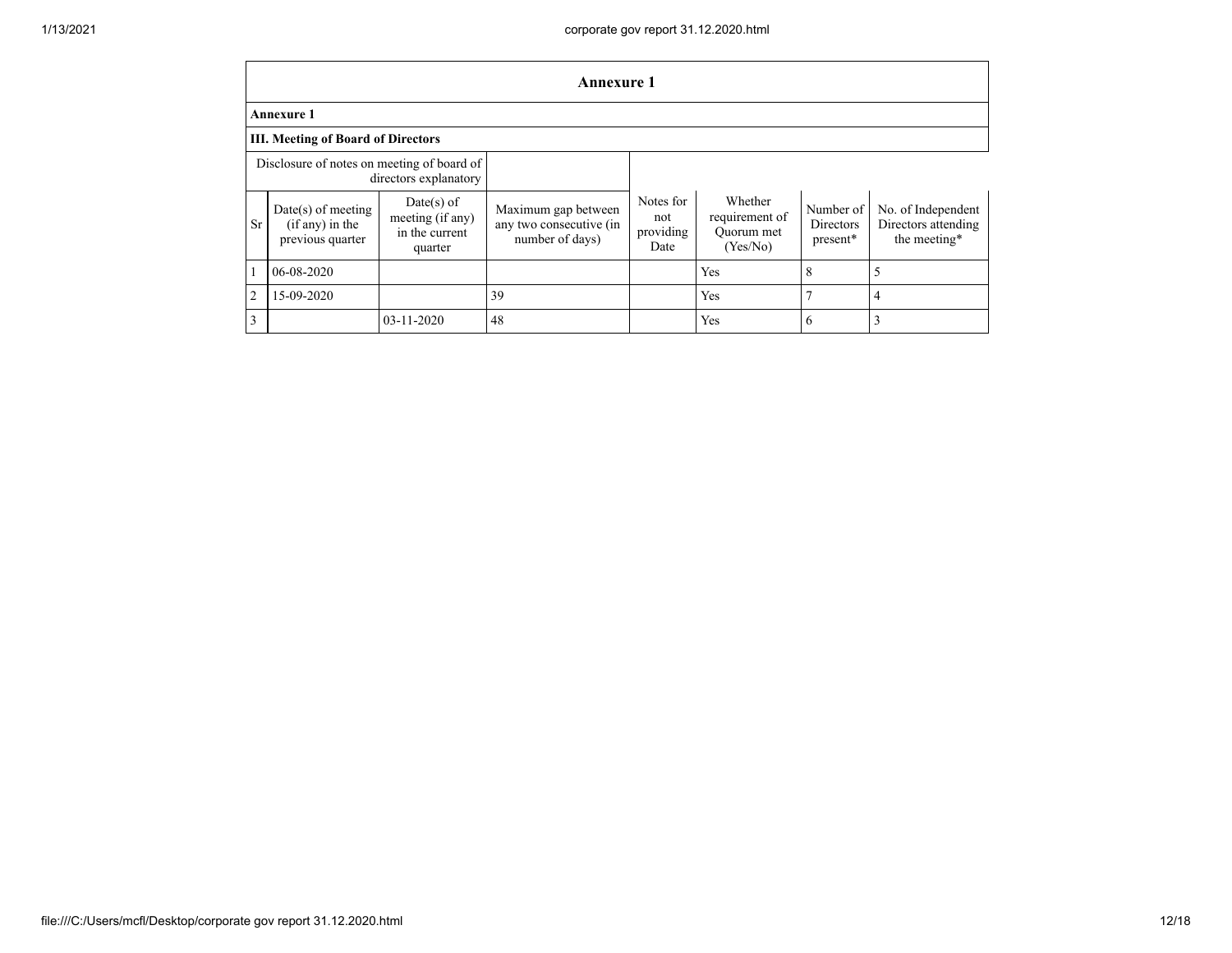|                                                          | <b>Annexure 1</b>                |                                                                                                         |                                                                      |                               |                                       |                                                       |                                       |                                                                 |
|----------------------------------------------------------|----------------------------------|---------------------------------------------------------------------------------------------------------|----------------------------------------------------------------------|-------------------------------|---------------------------------------|-------------------------------------------------------|---------------------------------------|-----------------------------------------------------------------|
|                                                          | <b>IV. Meeting of Committees</b> |                                                                                                         |                                                                      |                               |                                       |                                                       |                                       |                                                                 |
| Disclosure of notes on meeting of committees explanatory |                                  |                                                                                                         |                                                                      |                               |                                       |                                                       |                                       |                                                                 |
| Sr                                                       | Name of<br>Committee             | $Date(s)$ of meeting (Enter dates<br>of Previous quarter and Current<br>quarter in chronological order) | Maximum gap<br>between any two<br>consecutive (in<br>number of days) | Name of<br>other<br>committee | Reson for<br>not<br>providing<br>date | Whether<br>requirement<br>of Ouorum<br>met $(Yes/No)$ | Number<br>of<br>Directors<br>present* | No. of<br>Independent<br>Directors<br>attending the<br>meeting* |
|                                                          | Audit<br>Committee               | 06-08-2020                                                                                              |                                                                      |                               |                                       | Yes                                                   | 4                                     | 4                                                               |
| $\overline{2}$                                           | Audit<br>Committee               | $03 - 11 - 2020$                                                                                        | 88                                                                   |                               |                                       | Yes                                                   |                                       | 3                                                               |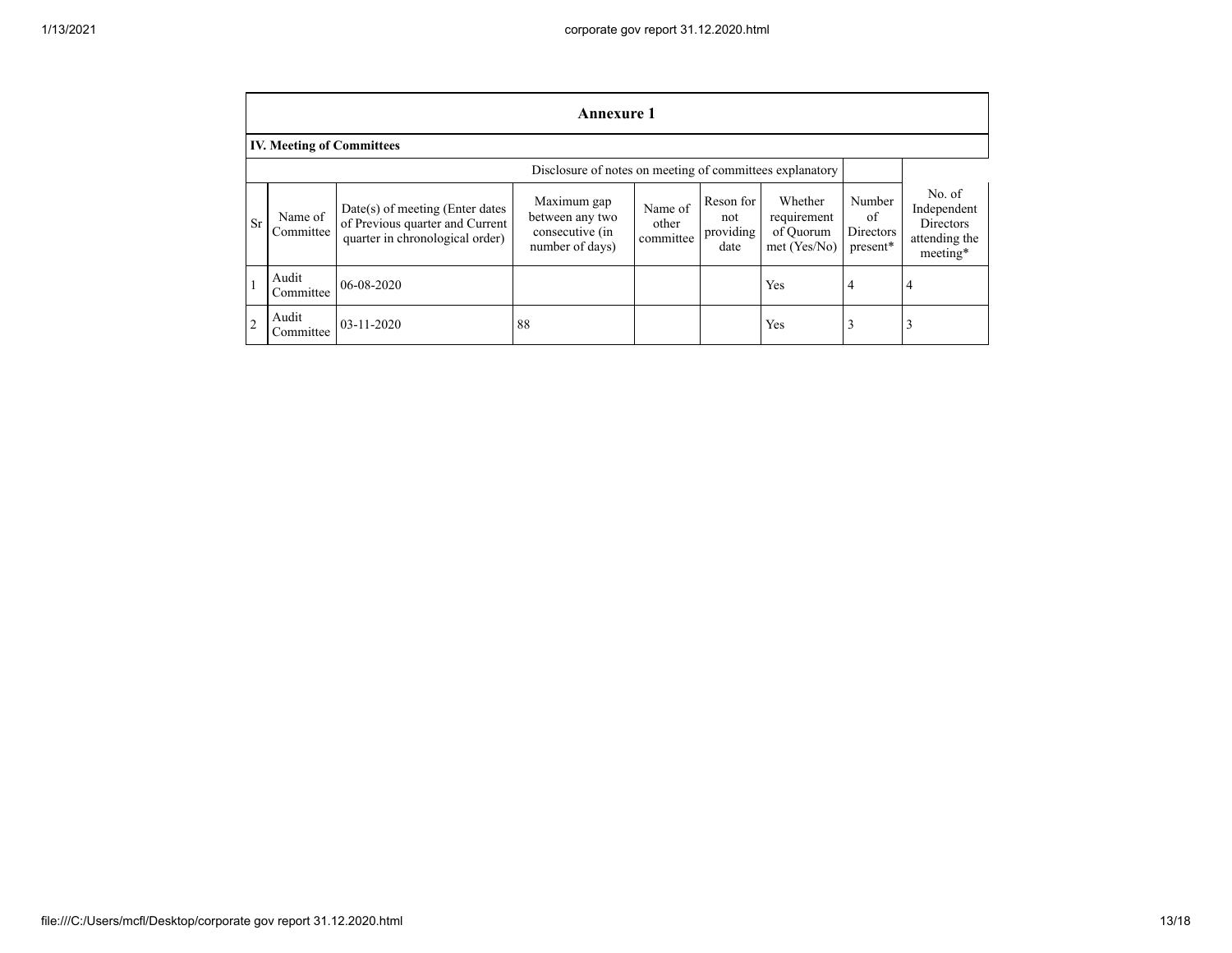|    | <b>Annexure 1</b>                                                                                         |                                  |                                                                    |  |  |
|----|-----------------------------------------------------------------------------------------------------------|----------------------------------|--------------------------------------------------------------------|--|--|
|    | V. Related Party Transactions                                                                             |                                  |                                                                    |  |  |
| Sr | Subject                                                                                                   | Compliance status<br>(Yes/No/NA) | If status is "No" details of non-<br>compliance may be given here. |  |  |
|    | Whether prior approval of audit committee obtained                                                        | Yes                              |                                                                    |  |  |
|    | Whether shareholder approval obtained for material RPT                                                    | <b>NA</b>                        |                                                                    |  |  |
| 3  | Whether details of RPT entered into pursuant to omnibus approval<br>have been reviewed by Audit Committee | Yes                              |                                                                    |  |  |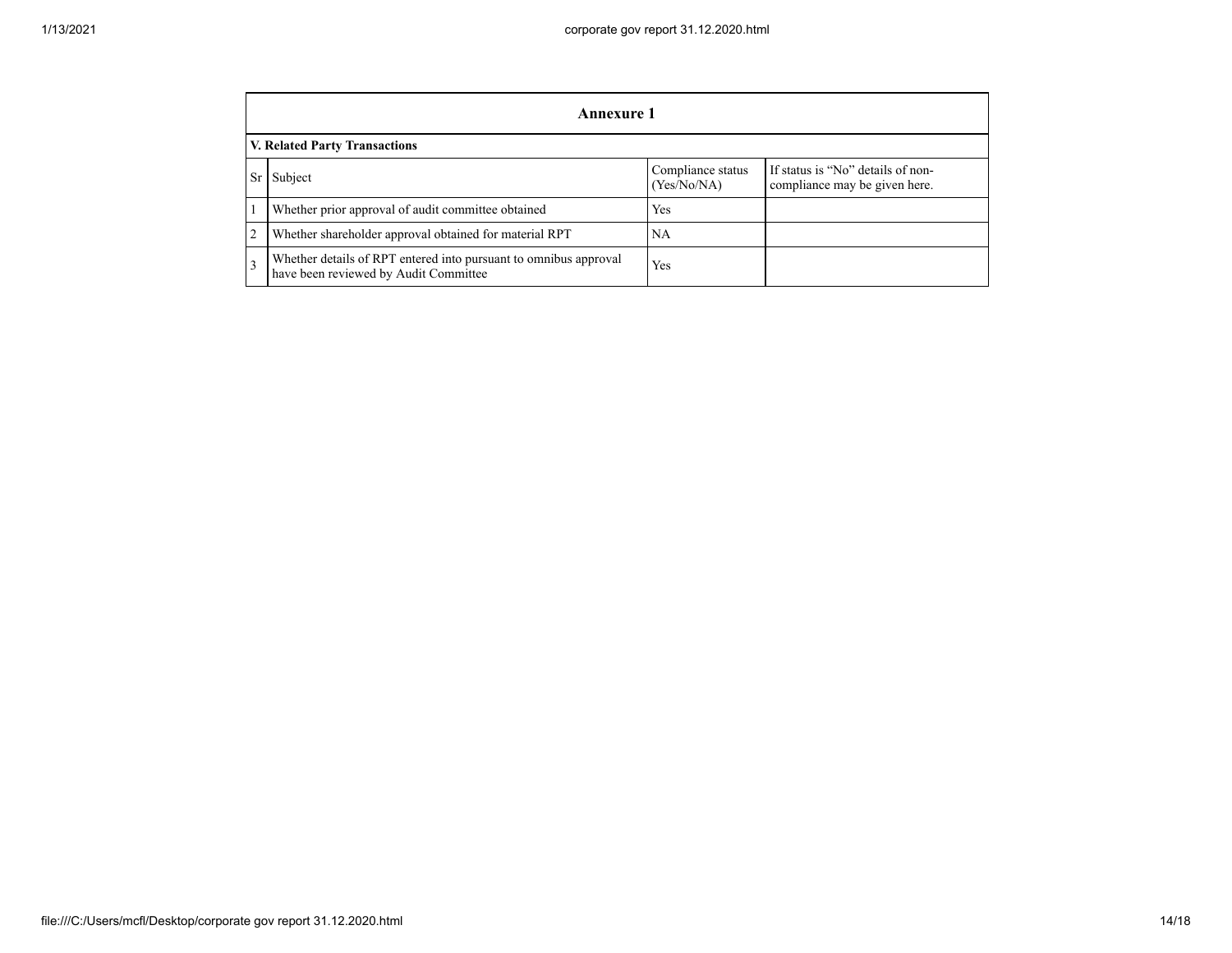| <b>Annexure 1</b>       |                                                                                                                                                                                                                 |                               |  |  |
|-------------------------|-----------------------------------------------------------------------------------------------------------------------------------------------------------------------------------------------------------------|-------------------------------|--|--|
| <b>VI.</b> Affirmations |                                                                                                                                                                                                                 |                               |  |  |
| Sr                      | Subject                                                                                                                                                                                                         | Compliance<br>status (Yes/No) |  |  |
|                         | The composition of Board of Directors is in terms of SEBI (Listing obligations and disclosure requirements)<br>Regulations, 2015                                                                                | Yes                           |  |  |
| $\overline{c}$          | The composition of the following committees is in terms of SEBI(Listing obligations and disclosure requirements)<br>Regulations, 2015 a. Audit Committee                                                        | Yes                           |  |  |
| 3                       | The composition of the following committees is in terms of SEBI(Listing obligations and disclosure requirements)<br>Regulations, 2015. b. Nomination & remuneration committee                                   | Yes                           |  |  |
| $\overline{4}$          | The composition of the following committees is in terms of SEBI(Listing obligations and disclosure requirements)<br>Regulations, 2015. c. Stakeholders relationship committee                                   | Yes                           |  |  |
| 5                       | The composition of the following committees is in terms of SEBI(Listing obligations and disclosure requirements)<br>Regulations, 2015. d. Risk management committee (applicable to the top 500 listed entities) | <b>NA</b>                     |  |  |
| 6                       | The committee members have been made aware of their powers, role and responsibilities as specified in SEBI<br>(Listing obligations and disclosure requirements) Regulations, 2015.                              | Yes                           |  |  |
| $\overline{7}$          | The meetings of the board of directors and the above committees have been conducted in the manner as specified in<br>SEBI (Listing obligations and disclosure requirements) Regulations, 2015.                  | Yes                           |  |  |
| 8                       | This report and/or the report submitted in the previous quarter has been placed before Board of Directors.                                                                                                      | Yes                           |  |  |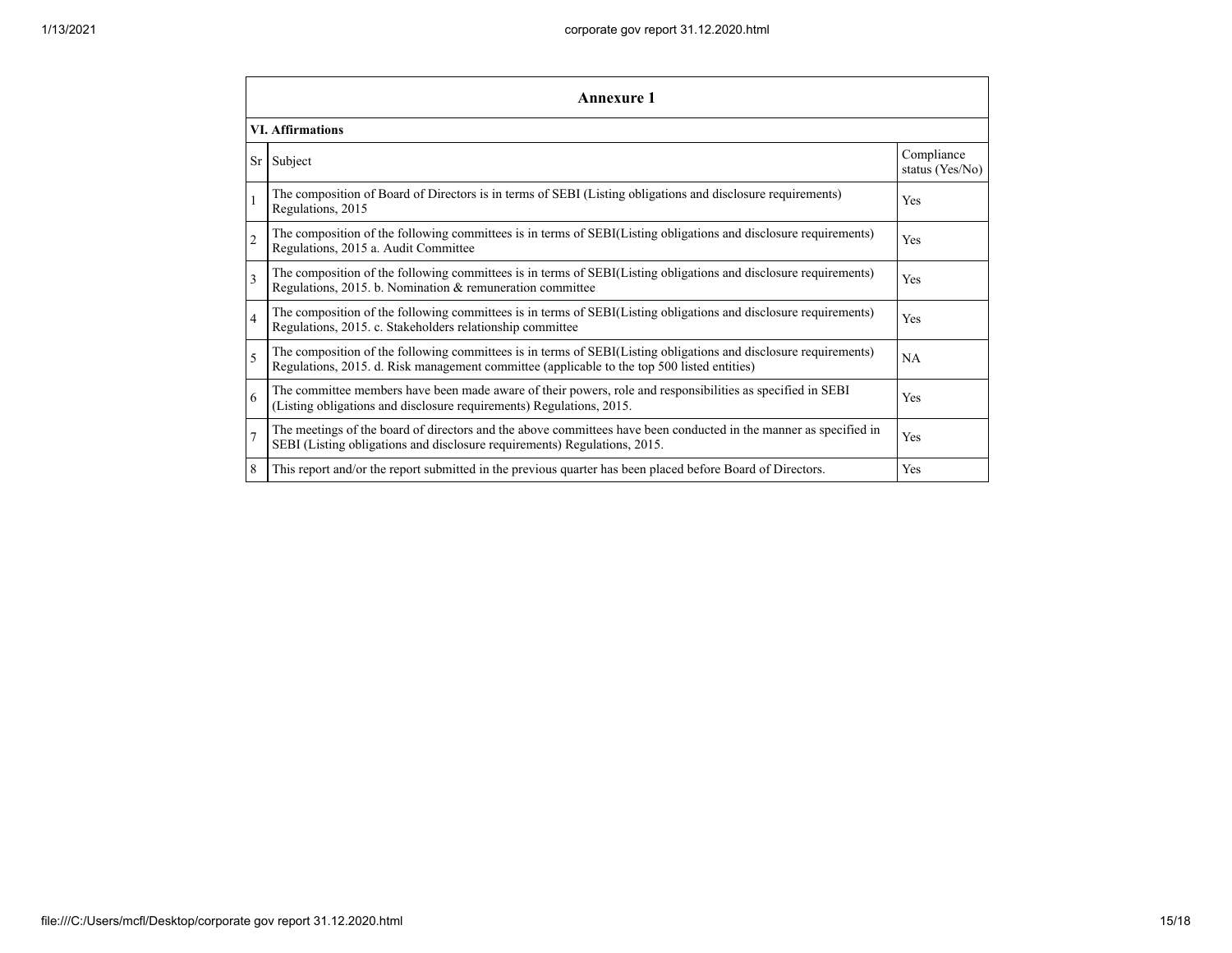| Annexure 1 |                   |                                          |
|------------|-------------------|------------------------------------------|
| ∣ Sr       | Subject           | Compliance status                        |
|            | Name of signatory | Vijayamahantesh Khannur                  |
|            | Designation       | Company Secretary and Compliance Officer |